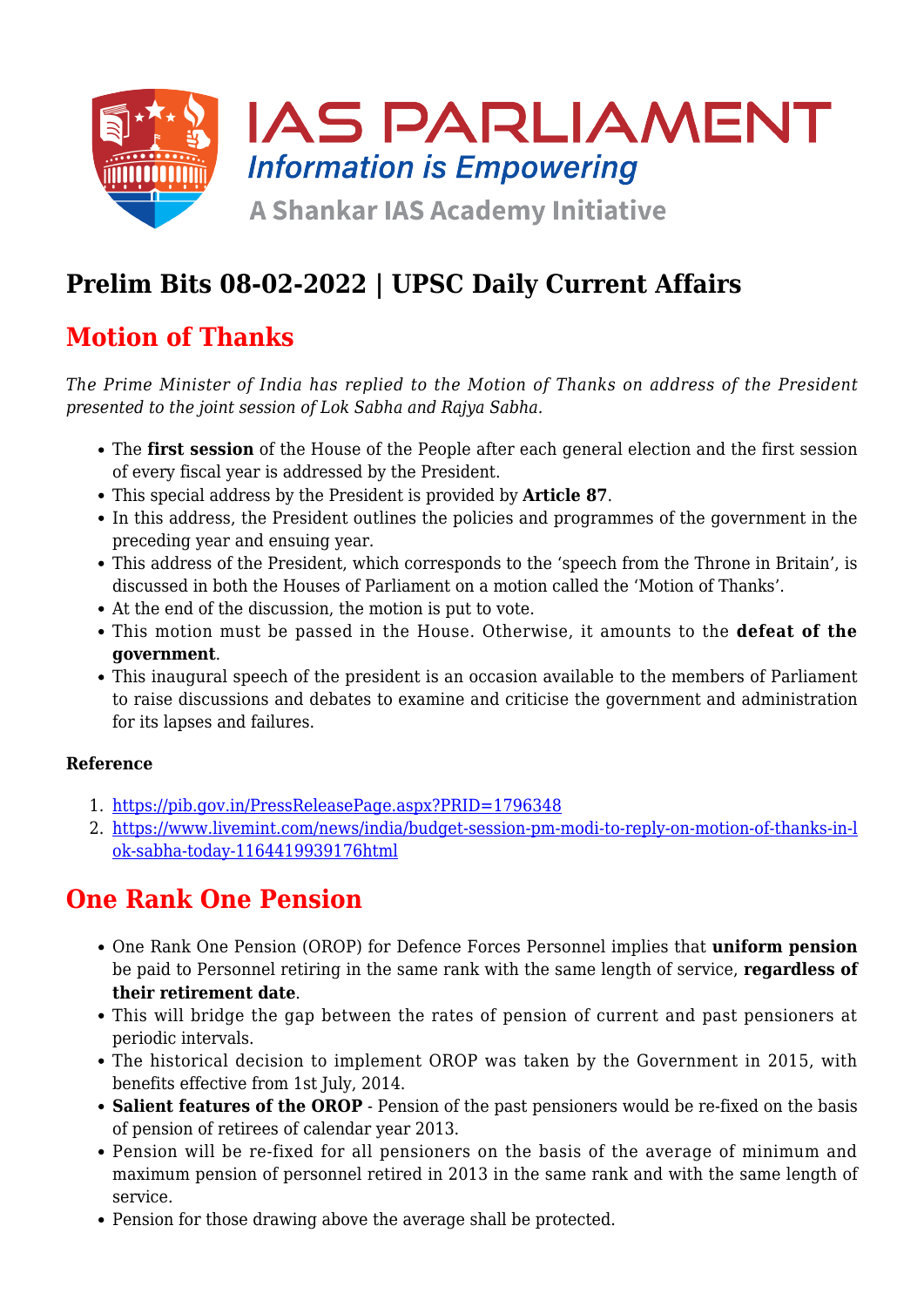- Arrears will be paid in four equal half yearly installments.
- However, all the family pensioners including those in receipt of Special/ Liberalized family pension and Gallantry award winners shall be paid arrears in one installment.
- In future, the pension would be re-fixed every 5 years.
- **Nodal Implementation Agency** Department of Ex-Servicemen Welfare, Ministry of Defence.
- **Payment** OROP is not paid as a separate element.
- It is integrated part of pension.
- As such amount of additional expenditure incurred is not available.
- **Inapplicability** Personnel who opt to get discharged henceforth on their own request under Rule  $13(3)I(i)(b)$ ,  $13(3)II(i)(b)$ ,  $13(3)III(iv)$  or Rule 16B of the Army Rule 1954 or equivalent Navy or Air Force Rules will not be entitled to the benefits of OROP.

Before OROP was implemented, retired servicemen used to get pensions as per the Pay Commission's recommendations of the time when they had retired.

### **Reference**

- 1. <https://pib.gov.in/PressReleasePage.aspx?PRID=1796175>
- 2. <https://pib.gov.in/FactsheetDetails.aspx?Id=148559>
- 3. <https://www.desw.gov.in/one-rank-one-pension-orop-ebook>

## **Compensatory Afforestation Fund Management and Planning Authority**

- The Supreme Court of India (2002) ordered the formation of the Compensatory Afforestation Fund Management and Planning Authority (CAMPA).
- It said that the CAMPA will be the National Advisory Council for monitoring, technical assistance and evaluation of compensatory afforestation activities.
- It said that the CAMPA will be under the chairmanship of the Union Environment Minister.

CAMPA are meant to promote afforestation and regeneration activities as a way of compensating for forest land diverted to non-forest uses.

- In pursuance of this Supreme Court order, the Ministry of Environment and Forests in 2004 set up the CAMPA to manage
	- 1. Money collected towards compensatory afforestation (CA),
	- 2. Net present value (NPV) and
	- 3. Any other money recoverable from the user agencies for utilizing forest land for nonforest purposes under the Forest (Conservation) Act, 1980.
- CAMPA was established with the following mandate:
	- 1. Lay down broad guidelines for State CAMPA.
	- 2. Facilitate scientific, technological and other assistance that may be required by State CAMPA.
	- 3. Make recommendations to State CAMPA based on a review of their plans and programmes.
	- 4. Provide a mechanism to State CAMPA to resolve issues of an inter-state or Centre-State character.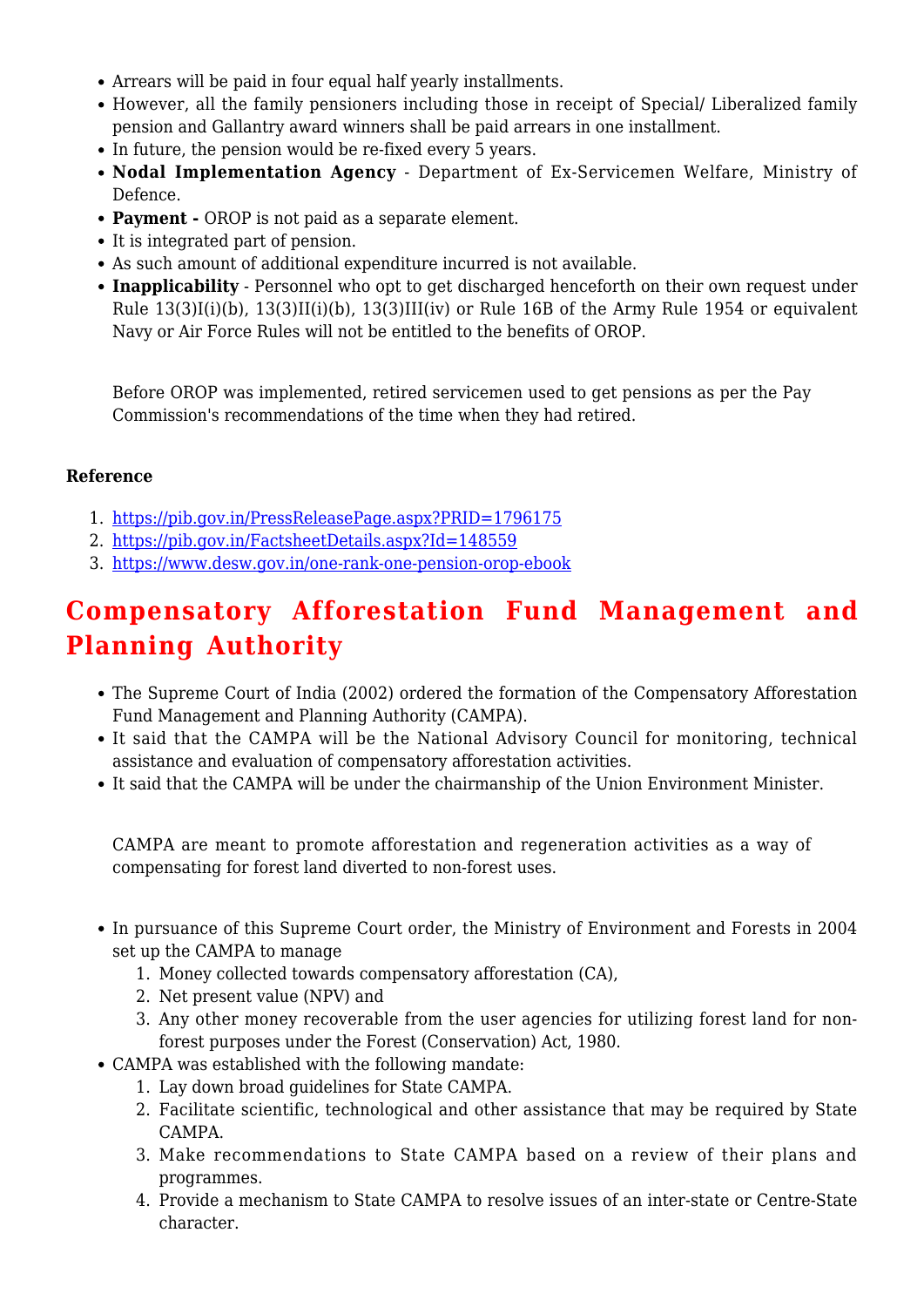• The prime task of State CAMPA would be regenerating natural forests and building up the institution engaged in this task in the State Forest Department.

### **Reference**

- 1. <https://pib.gov.in/PressReleasePage.aspx?PRID=1796221>
- 2. [http://forestsclearance.nic.in/writereaddata/FAC\\_Agenda/AboutCAMPA.pdf](http://forestsclearance.nic.in/writereaddata/FAC_Agenda/AboutCAMPA.pdf)

## **Marine Heatwaves**

*For the first time, a study has found a close link between marine heatwaves and atmospheric circulation and rainfall. It has also found that the marine heatwaves have been on the rise in the waters around India.*

The increase in marine heat waves was due to rapid warming in the Indian Ocean and strong El Nino event.

- Marine heat waves (MHW) are the heatwaves that form on oceans.
- These are periods of extremely high temperatures over seas and oceans.
- Such heat waves are caused by an increase in the heat content of oceans, especially in the upper layers.
- [Around 90% of the warming caused by greenhouse gas emissions is absorbed by the oceans.]
- During an MHW, the average temperatures of the ocean surface (up to a depth of 300 feet) go 5-7 degrees Celsius above normal.
- **Impacts** Worldwide, they are one of the major results of human-induced global warming.
- These MHW events cause habitat destruction due to coral bleaching, seagrass destruction, and loss of kelp forests, affecting the fisheries sector adversely.

An underwater survey showed that 85% of the corals in the Gulf of Mannar near the coast of Tamil Nadu got bleached after the MHW in May 2020.

- **Findings** The Western Indian Ocean region experienced the largest increase in marine heatwaves at a rate of about 1.5 events per decade, followed by the north Bay of Bengal at a rate of 0.5 events per decade.
- From 1982 to 2018, the Western Indian Ocean had a total of 66 events, while the Bay of Bengal had 94 events, the study notes.
- Marine heatwaves in the Western Indian Ocean and the Bay of Bengal **increased drying conditions** over the central Indian subcontinent.
- Correspondingly, there is a significant **increase in the rainfall** over south peninsular India in response to the heatwaves in the north Bay of Bengal.
- MHW phenomenon is impacting the **Indian monsoon**, mainly the southwest monsoon.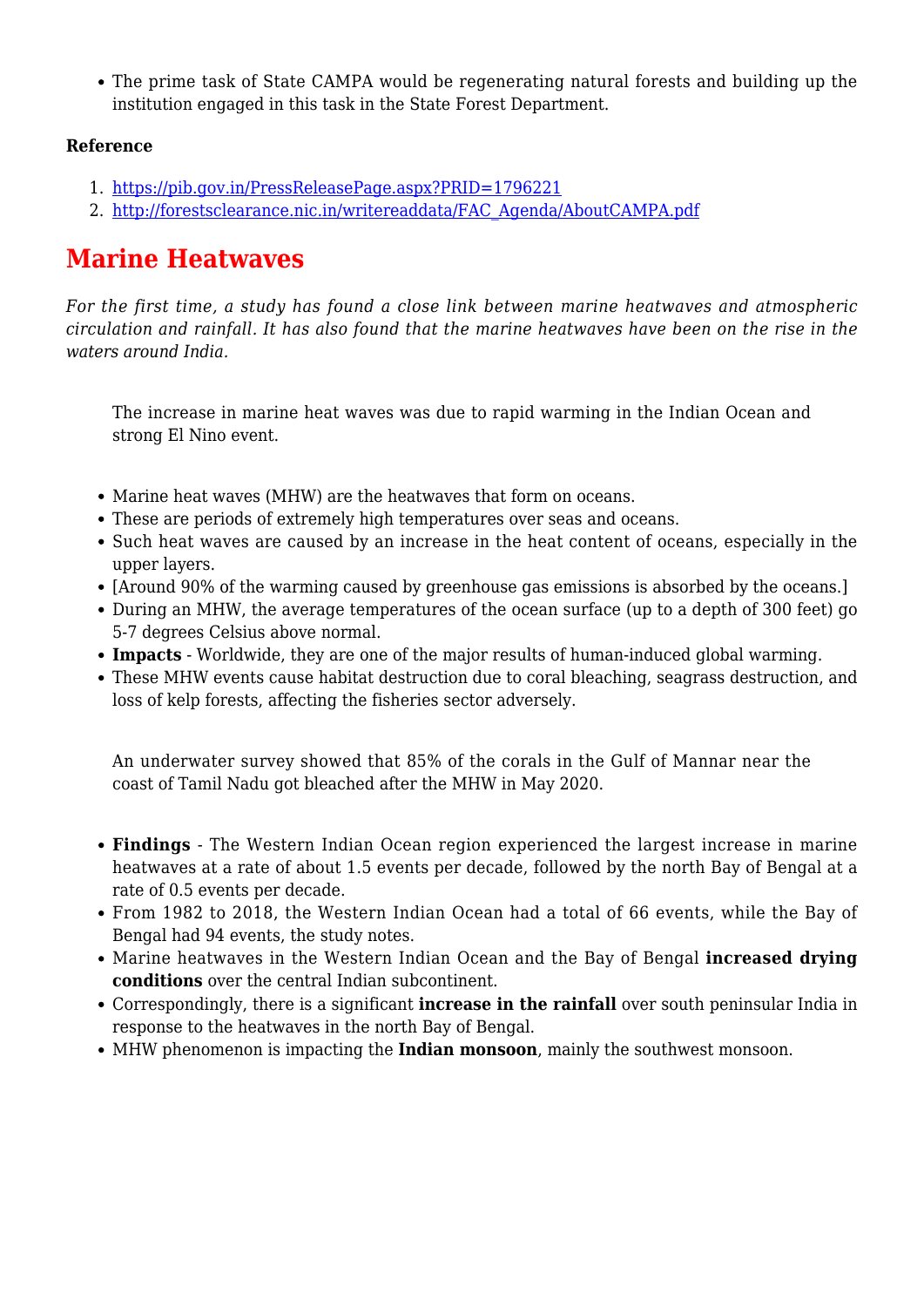

### **Reference**

- 1. [https://www.thehindu.com/todays-paper/tp-national/marine-heatwaves-on-the-rise-around-india](https://www.thehindu.com/todays-paper/tp-national/marine-heatwaves-on-the-rise-around-india-says-study/article38394770.ece) [-says-study/article38394770.ece](https://www.thehindu.com/todays-paper/tp-national/marine-heatwaves-on-the-rise-around-india-says-study/article38394770.ece)
- 2. [https://www.downtoearth.org.in/news/climate-change/frequent-marine-heatwaves-in-indian-oce](https://www.downtoearth.org.in/news/climate-change/frequent-marine-heatwaves-in-indian-ocean-disrupt-india-s-monsoon-patterns-81379) [an-disrupt-india-s-monsoon-patterns-81379](https://www.downtoearth.org.in/news/climate-change/frequent-marine-heatwaves-in-indian-ocean-disrupt-india-s-monsoon-patterns-81379)

## **Vande Bharat Trains**

*In the Union Budget 2022-2023, the Union Finance Minister has proposed the manufacture of 400 new Vande Bharat trains in the next 3 years.*

In 2019, the first Vande Bharat was manufactured by the Integral Coach Factory (ICF), Chennai, in about 18 months as part of the 'Make in India' programme.

Vande Bharat is touted as the next major leap for the Indian Railways in terms of speed and passenger convenience since the introduction of Rajdhani trains.

- Dubbed as Train 18, the Vande Bharat train is an indigenously designed and manufactured self-propelled "engineless" train.
- The Vande Bharat is India's first semi high-speed train that can achieve a maximum speed of 160 kmph.
- Its faster acceleration and deceleration results in reduced journey time by 25% to 45%.
- These trains operate without a locomotive and are based on a propulsion system called distributed traction power technology, by which each car of the train set is powered.
- These have an intelligent braking system with power regeneration for better energy efficiency thereby making it cost, energy and environment efficient.
- The current version of the train has 16 coaches with 14 ordinary chair cars and two executive class chair cars.

#### **Reference**

1. [https://www.thehindu.com/news/national/explained-when-will-new-vande-bharat-trains-be-laun](https://www.thehindu.com/news/national/explained-when-will-new-vande-bharat-trains-be-launched/article38385706.ece) [ched/article38385706.ece](https://www.thehindu.com/news/national/explained-when-will-new-vande-bharat-trains-be-launched/article38385706.ece)